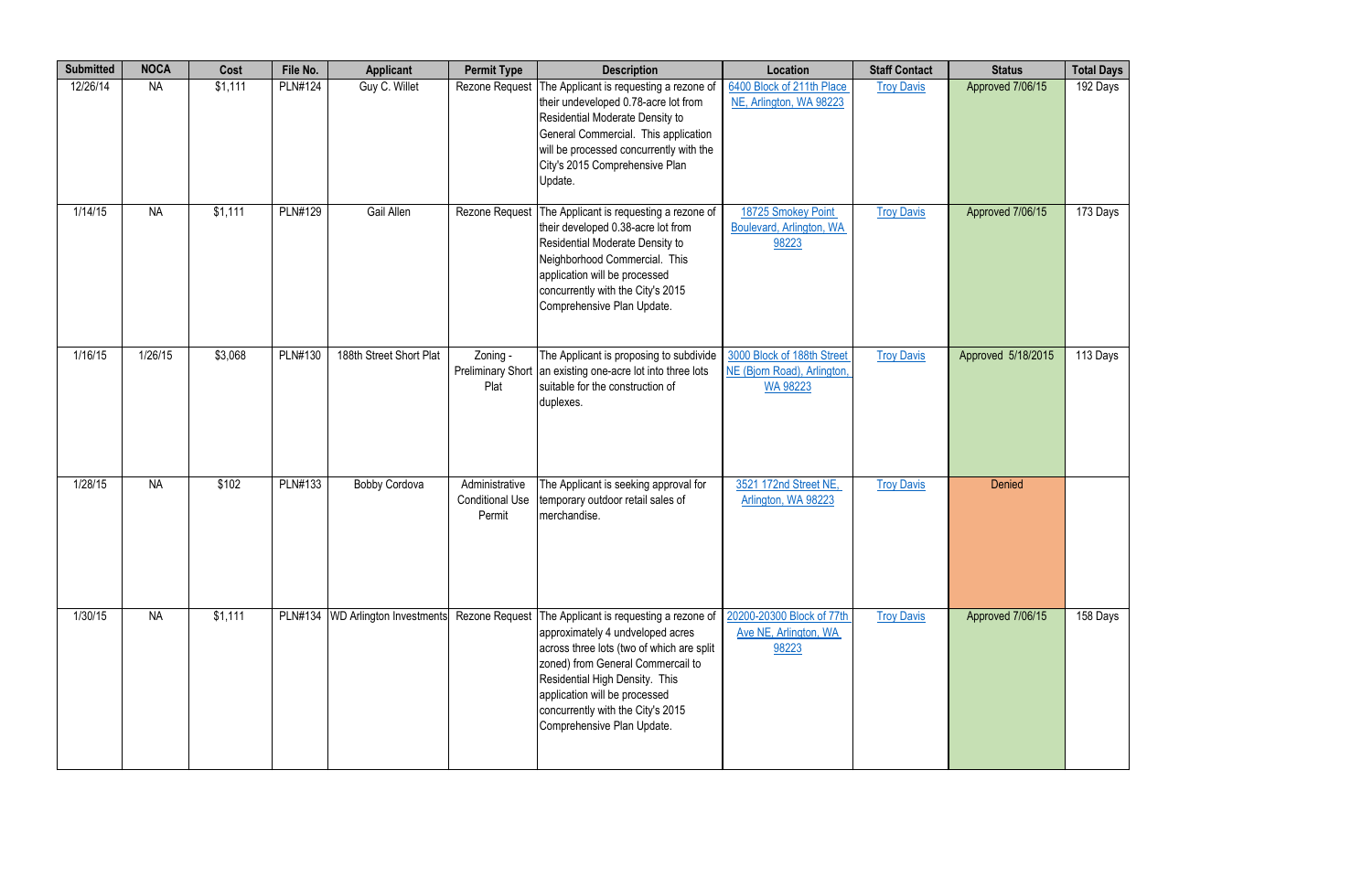| 2/5/15    |         | \$317       | <b>PLN#137</b> | Perasso                                       | to Zoning - SPR | Minor Amendment The Applicant is proposing to build one<br>duplex and one triplex on an existing<br>0.23 acre lot. The original land-use<br>permit had expired and this application<br>was for renewal.                                                                                                                                                                                                                                                  | 128 W Burke Ave,<br>Arlington, WA 98223                 | <b>Troy Davis</b> | Approved 2/26/15               | 21 Days  |
|-----------|---------|-------------|----------------|-----------------------------------------------|-----------------|----------------------------------------------------------------------------------------------------------------------------------------------------------------------------------------------------------------------------------------------------------------------------------------------------------------------------------------------------------------------------------------------------------------------------------------------------------|---------------------------------------------------------|-------------------|--------------------------------|----------|
| 3/16/15   | Default | \$1,664     | <b>PLN#144</b> | Robert Mina                                   | Zoning - BLA    | The Applicant has ownership of two city<br>lots (Lot 15 and Lot 16) at 222 Gifford<br>Avenue. There is an existing single<br>family residence on the north lot (lot<br>16). The common lot line is<br>encumbered by the existing home. The<br>applicant is requesting an adjustment to<br>the common lot line to resolve the<br>encumbrance and satisfy the required<br>building setbacks for the existing home<br>and the future home on the south lot. | 222 N. Gifford,<br>Arlington, WA 98223                  | <b>Troy Davis</b> | Approved 4/14/2015             | 30 Days  |
| 3/16/15   | Default | $$0$ (City) | <b>PLN#145</b> | <b>Bill Blake</b>                             | Zoning - SE     | The Applicant is proposing to replace<br>the boat launch into the Stillaguamish<br>River at Haller Park.                                                                                                                                                                                                                                                                                                                                                 | Haller Park 1100 West<br>Avenue, Arlington, WA<br>98223 | <b>Troy Davis</b> | Approved 07/17/2015            | 124 Days |
| 5/4/15    | 5/4/15  | \$2,222     | <b>PLN#150</b> | Shoultes RV - North                           | Zoning - SPR    | The Applicant is proposing to construct<br>a five acre RV Park.                                                                                                                                                                                                                                                                                                                                                                                          | 16422 51st Ave NE,<br>Arlington, WA 98223               | <b>Amy Rusko</b>  | Approved 02/22/2016            |          |
| 5/4/15    | 5/4/15  | \$2,222     | <b>PLN#151</b> | Shoultes RV - South                           | Zoning - SPR    | The Applicant is proposing to construct<br>a five acre RV Park.                                                                                                                                                                                                                                                                                                                                                                                          | 16408 51st Ave NE,<br>Arlington, WA 98223               | <b>Amy Rusko</b>  | Approved 02/22/2016            |          |
| 5/26/15   | Default | \$1,664     | <b>PLN#153</b> | Daniel Steiben                                | Zoning - BLA    | The Applicant is proposing a boundary<br>line adjustment that would combine<br>three lots into two lots so that each of<br>the two existing houses on the property<br>sit entirely within their respective lots.                                                                                                                                                                                                                                         | 330 South Olympic<br>Avenue, Arlington, WA<br>98223     | <b>Troy Davis</b> | Approved 6/12/2015             | 18 Days  |
| 6/9/15    |         | \$3,389     |                | PLN#155 Gayteway Business Park,<br><b>LLC</b> |                 | Conditional - BSA The Applicant is proposing to subdivide<br>an industrial property into 11 lots<br>through the Binding Site Plan process.                                                                                                                                                                                                                                                                                                               | 20015 67th Ave NE,<br>Arlington, WA 98223               | <b>Amy Rusko</b>  | Permit Expired on<br>4/23/2016 |          |
| 6/23/2015 | Default | \$1,664     | <b>PLN#158</b> | Peter Poeschel                                | Zoning-BLA      | The Applicant is proposing a boundary<br>line adjustment between two lots that<br>would create a new driveway access<br>strip connecting a land-locked parcel<br>directly to Smokey Point Boulevard.                                                                                                                                                                                                                                                     | 2902 193rd Street NE,<br>Arlington, WA 98223            | <b>Troy Davis</b> | Approved 07/22/2015            | 30 Days  |